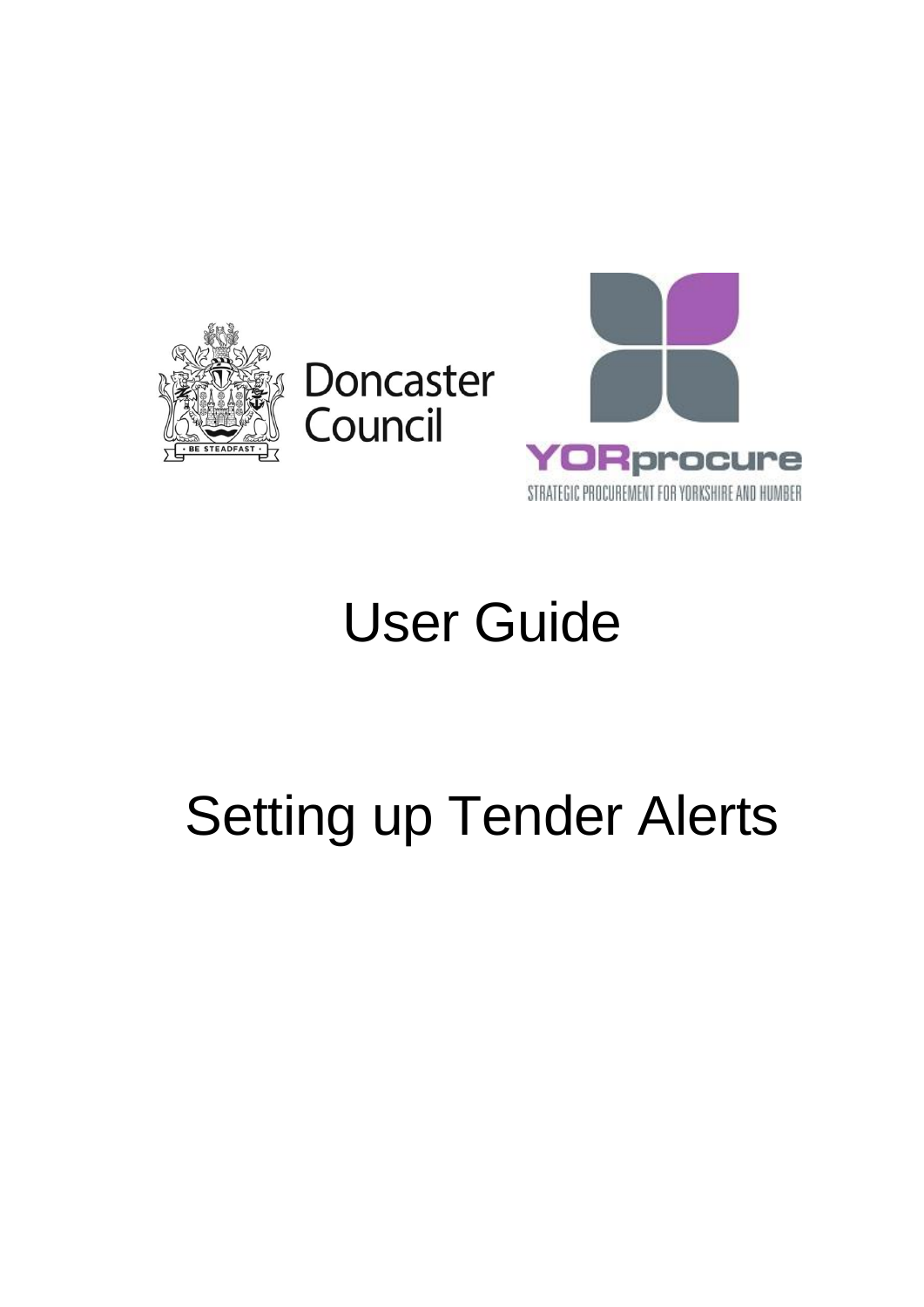## **Introduction**

This user guide will explain how to set up alerts for information on new quote and tender opportunities on Doncaster Council's eTendering system, YORtender.

## **Instructions**

1. Navigate to the portal log in screen using the URL below: <https://uk.eu-supply.com/login.asp?B=YORTENDER>



- 2. Enter your user name and password into the relevant fields and click 'Log in'.
- 3. You will be taken to the screen in the following screenshot. Click on 'Manage CTM Tender Alerts' under the 'Services' column.

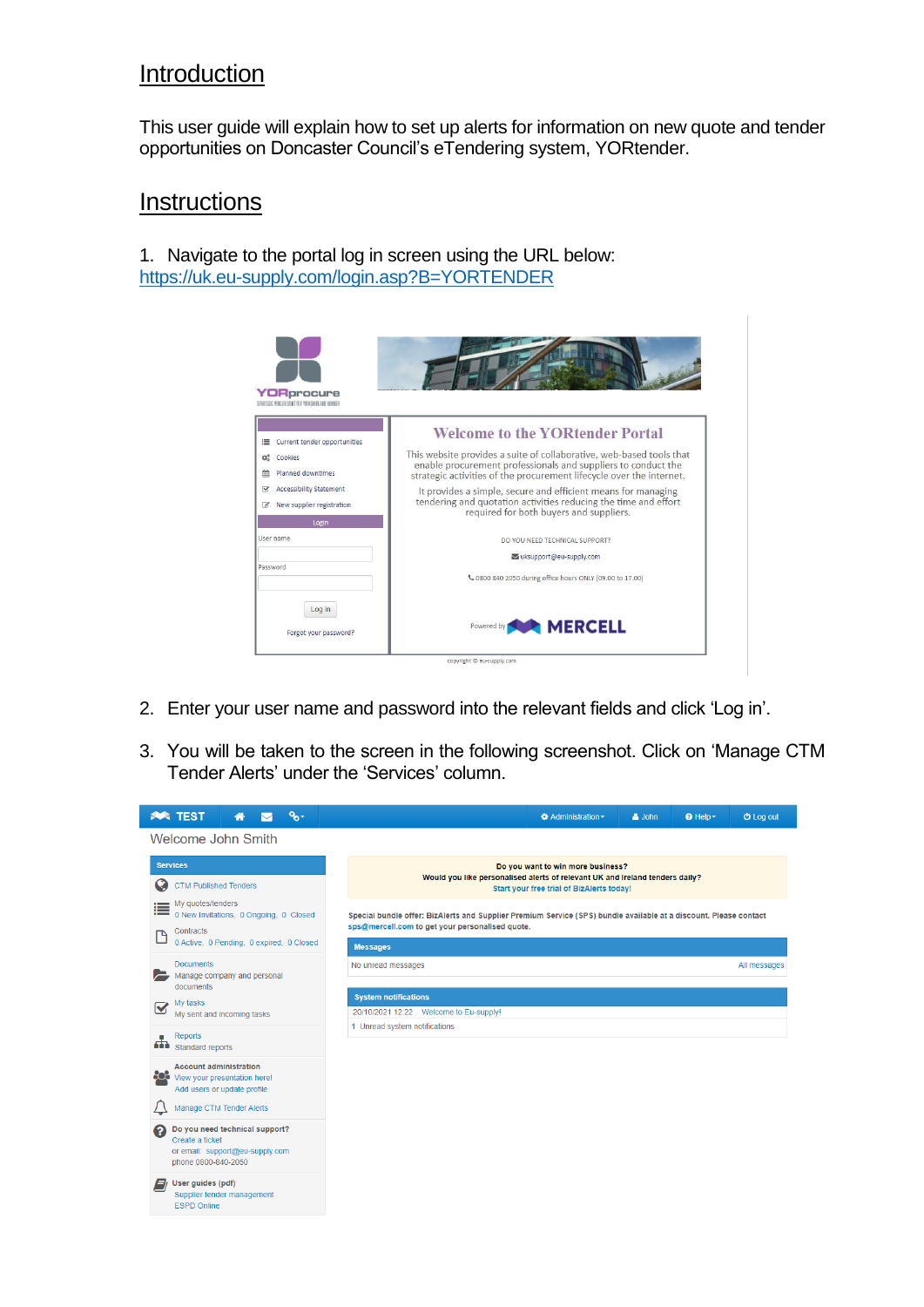4. You will taken to the screen in the following screenshot. Click on the 'Start using CTM Tender Alerts' button.

| <b>APRITEST</b><br>۹.,                                                                                                                                                                                                                                                                                                                                                                                                                                                                                                                                                                                                                    | <b>☆</b> Administration ▼<br>$\triangle$ John                                                                                                                                                                                                                                                                                                                                                                                                                                                                                                                      | <b>U</b> Log out |
|-------------------------------------------------------------------------------------------------------------------------------------------------------------------------------------------------------------------------------------------------------------------------------------------------------------------------------------------------------------------------------------------------------------------------------------------------------------------------------------------------------------------------------------------------------------------------------------------------------------------------------------------|--------------------------------------------------------------------------------------------------------------------------------------------------------------------------------------------------------------------------------------------------------------------------------------------------------------------------------------------------------------------------------------------------------------------------------------------------------------------------------------------------------------------------------------------------------------------|------------------|
| Company administration / CTM Tender Alerts<br>Home                                                                                                                                                                                                                                                                                                                                                                                                                                                                                                                                                                                        |                                                                                                                                                                                                                                                                                                                                                                                                                                                                                                                                                                    |                  |
| <b>CTM Tender Alerts</b>                                                                                                                                                                                                                                                                                                                                                                                                                                                                                                                                                                                                                  |                                                                                                                                                                                                                                                                                                                                                                                                                                                                                                                                                                    |                  |
| <b>Instructions</b>                                                                                                                                                                                                                                                                                                                                                                                                                                                                                                                                                                                                                       | <b>Configure CTM Tender Alerts</b>                                                                                                                                                                                                                                                                                                                                                                                                                                                                                                                                 |                  |
| In this page you administer your profile for receiving email<br>alerts regarding published notices in CTM.<br>Click 'Add' to add a value and 'x' to remove.<br>You can at any time disable the email alerts by selecting<br>the Off button at the top.<br>An email alert is sent every night if any new quotes/tenders<br>are published matching your categories, i.e. you will only<br>receive an alert for a specific quote/tender once. However,<br>if you make any changes in your profile, the next alert that<br>will be sent out will include all matching quotes/tenders<br>even if some of them might have been included before. | <b>CTM TENDER ALERTS</b><br><b>CTM Tender Alerts: Free Option</b><br>You can configure the FREE basic standard CTM Tender Alerts of matching tenders published on the CTM<br>platform by using the "Start using CTM Tender Alerts" button below:<br>OPTIONAL BIZALERTS SERVICE: If you also want to get alerts to all relevant published tenders on UK<br>Contracts Finder, UK Find a Tender Service and the National Ireland eSourcing platform, subscribe to BizAlert<br>Service<br>Start your free trial of BizAlerts today!<br>↓ Start using CTM Tender Alerts |                  |
|                                                                                                                                                                                                                                                                                                                                                                                                                                                                                                                                                                                                                                           |                                                                                                                                                                                                                                                                                                                                                                                                                                                                                                                                                                    | Done             |

5. The 'Email Addresses' section will appear as per the following screenshot. This will have defaulted to the address your username is registered to. Click 'Add email' to add further email addresses to receive alerts.

| <b>EMAIL ADDRESSES</b>                  |  |      |
|-----------------------------------------|--|------|
| daniel.winslow@doncaster.gov.uk x       |  |      |
| Add email   john.smith@doncaster.gov.uk |  |      |
| <b>A</b> Save                           |  |      |
| $\blacktriangleright$ Next              |  |      |
|                                         |  | Done |

- 6. Click 'Save' once the email address has been added.
- 7. Click 'Next'. The 'CPV Codes' section will appear as per the following screenshot.

| CPV CODES               |  |      |
|-------------------------|--|------|
| + Add CPV codes         |  |      |
| $\triangleright$ Finish |  |      |
|                         |  | Done |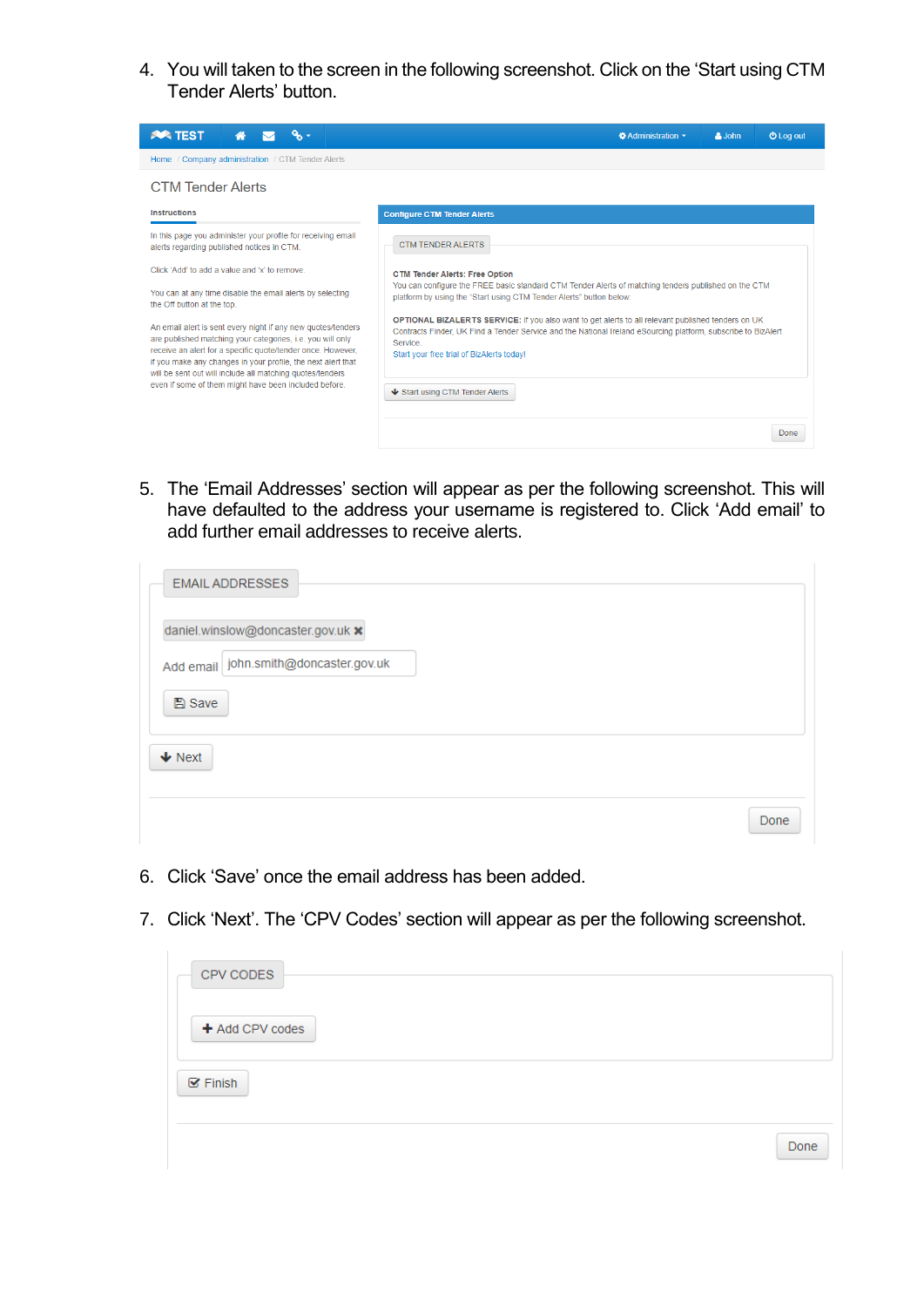8. Click 'Add CPV codes'. The category tree will appear allowing you to search for the relevant CPV codes that relate to the types of goods or services you supply.

| <b>BUS</b> Category tree - Google Chrome                                                                                                          |                         | п | × |
|---------------------------------------------------------------------------------------------------------------------------------------------------|-------------------------|---|---|
| ukstage.eu-supply.com/CTM/Category/Index/5/0/5/true                                                                                               |                         |   |   |
| <b>TEST</b>                                                                                                                                       |                         |   |   |
|                                                                                                                                                   |                         |   |   |
| Category tree                                                                                                                                     |                         |   |   |
| <b>Instructions</b>                                                                                                                               |                         |   |   |
| Search for a category using the free text search, by using keywords or drilling down in the category tree view.                                   |                         |   |   |
|                                                                                                                                                   |                         |   |   |
|                                                                                                                                                   |                         |   |   |
|                                                                                                                                                   |                         |   |   |
|                                                                                                                                                   |                         |   |   |
| Search by category name:<br>Search                                                                                                                |                         |   |   |
|                                                                                                                                                   |                         |   |   |
|                                                                                                                                                   | Add selected categories |   |   |
|                                                                                                                                                   |                         |   |   |
| <b>CPV</b> tree                                                                                                                                   |                         |   |   |
|                                                                                                                                                   |                         |   |   |
| <sup>ED</sup> 03000000-1 - Agricultural, farming, fishing, forestry and related products                                                          |                         |   |   |
| 中□ 09000000-3 - Petroleum products, fuel, electricity and other sources of energ<br>$\Box$ 14000000-1 - Mining, basic metals and related products |                         |   |   |
| $\overline{+}\cap$ 15000000-8 - Food, beverages, tobacco and related products                                                                     |                         |   |   |
| $\Box$ 16000000-5 - Agricultural machinery                                                                                                        |                         |   |   |
| <sup>ED</sup> 18000000-9 - Clothing, footwear, luggage articles and accessories                                                                   |                         |   |   |
| $\Box$ 19000000-6 - Leather and textile fabrics, plastic and rubber materials                                                                     |                         |   |   |
| $\Box$ 22000000-0 - Printed matter and related products                                                                                           |                         |   |   |
| $\overline{+}\square$ 24000000-4 - Chemical products                                                                                              |                         |   |   |
| $\mathbb{P}\Box$ 30000000-9 - Office and computing machinery, equipment and supplies except fu                                                    |                         |   |   |
| $\mathbb{P}\Box$ 31000000-6 - Electrical machinery, apparatus, equipment and consumables; ligh                                                    |                         |   |   |
| $\mathbb{P}\cap$ 32000000-3 - Radio, television, communication, telecommunication and related                                                     |                         |   |   |
| $\mathbb{P}\Box$ 33000000-0 - Medical equipments, pharmaceuticals and personal care products                                                      |                         |   |   |
| $\overline{P}$ 34000000-7 - Transport equipment and auxiliary products to transportation                                                          |                         |   |   |
|                                                                                                                                                   |                         |   |   |

- 9. Using the search facility or the 'expand' buttons against each category level navigate to the codes you would like to receive alerts for.
- 10.Click on the tick box next to each code you would like to add.

| <b>203</b> Category tree - Google Chrome                                                                                             |                         |                   | $\Box$ | $\times$ |
|--------------------------------------------------------------------------------------------------------------------------------------|-------------------------|-------------------|--------|----------|
| ukstage.eu-supply.com/CTM/Category/Index/5/0/5/true<br>⋒                                                                             |                         |                   |        |          |
| <b>TEST</b>                                                                                                                          |                         |                   |        |          |
|                                                                                                                                      |                         |                   |        |          |
| Category tree                                                                                                                        |                         |                   |        |          |
|                                                                                                                                      |                         |                   |        |          |
| <b>Instructions</b>                                                                                                                  |                         |                   |        |          |
| Search for a category using the free text search, by using keywords or drilling down in the category tree view.                      |                         |                   |        |          |
|                                                                                                                                      |                         |                   |        |          |
|                                                                                                                                      |                         |                   |        |          |
|                                                                                                                                      |                         |                   |        |          |
|                                                                                                                                      |                         |                   |        |          |
| marketing<br>Search by category name:<br>Search                                                                                      |                         |                   |        |          |
|                                                                                                                                      |                         |                   |        |          |
| Add selected categories                                                                                                              |                         | Back to tree view |        |          |
|                                                                                                                                      |                         |                   |        |          |
|                                                                                                                                      |                         |                   |        |          |
| <b>CPV</b> tree                                                                                                                      |                         |                   |        |          |
|                                                                                                                                      |                         |                   |        |          |
| 48480000-6 - Sales, marketing and business intelligence software package                                                             |                         |                   |        |          |
| □ 48481000-3 - Sales or marketing software package<br>□ 72212480-7 - Sales, marketing and business intelligence software development |                         |                   |        |          |
| 72212481-4 - Sales or marketing software development services                                                                        |                         |                   |        |          |
| □ 79000000-4 - Business services: law, marketing, consulting, recruitment, prin                                                      |                         |                   |        |          |
| √ 79340000-9 - Advertising and marketing services                                                                                    |                         |                   |        |          |
| 79342000-3 - Marketing services                                                                                                      |                         |                   |        |          |
| $\sqrt{ }$ 79342100-4 - Direct marketing services                                                                                    |                         |                   |        |          |
| √ 79413000-2 - Marketing management consultancy services                                                                             |                         |                   |        |          |
|                                                                                                                                      |                         |                   |        |          |
|                                                                                                                                      | Add selected categories |                   |        |          |
|                                                                                                                                      |                         |                   |        |          |
|                                                                                                                                      |                         |                   |        |          |
|                                                                                                                                      |                         |                   |        |          |
|                                                                                                                                      |                         |                   |        |          |